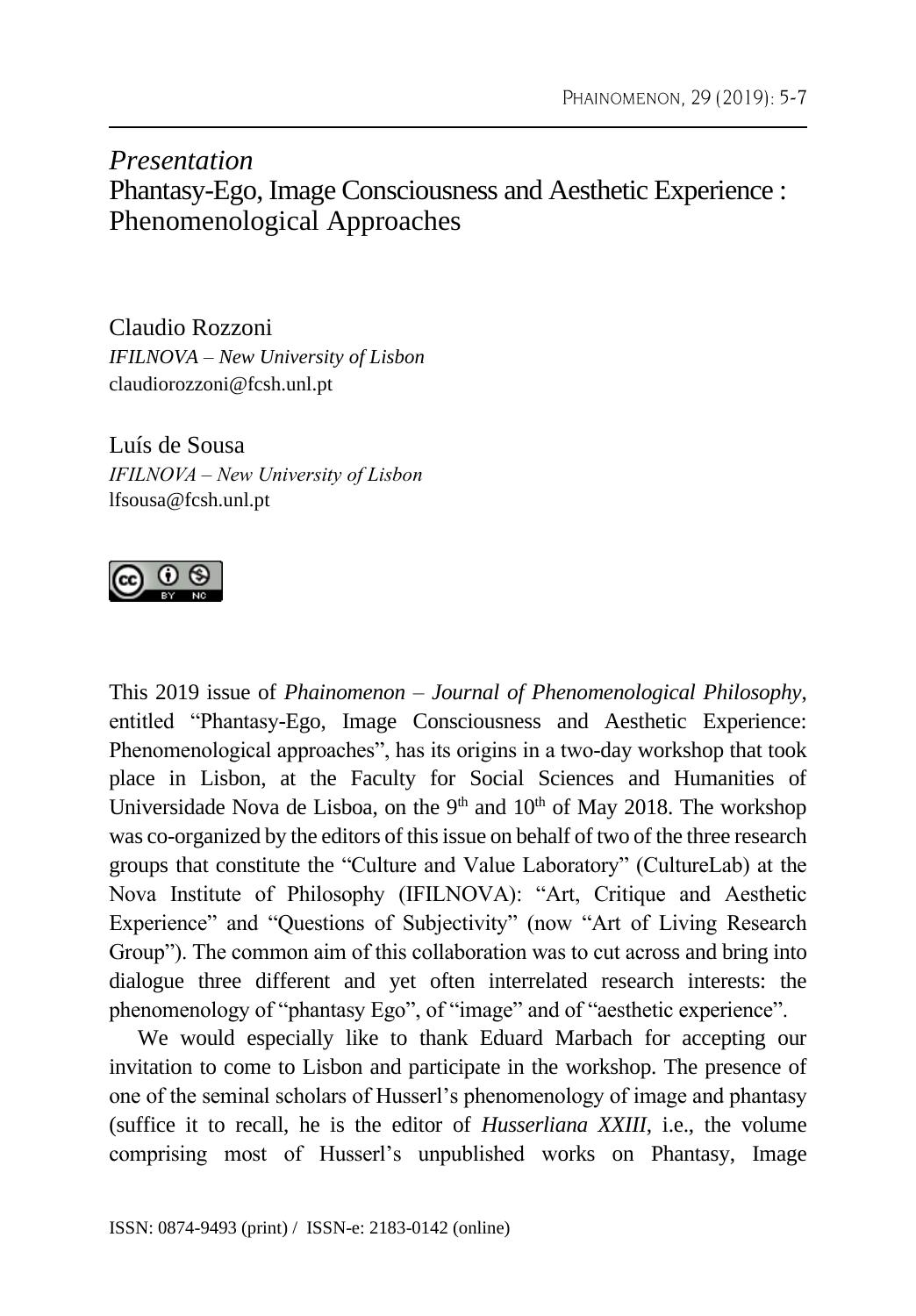Consciousness and Memory $)^1$  represented a unique opportunity for all of the participants – including one of the most relevant Husserlian scholars in the Portuguese-speaking world, Pedro Alves – to survey the three critical domains mentioned above and to seek to draw new connections among them (with special emphasis on Edmund Husserl's analyses but also with attention to their unfolding in the thought of other phenomenologists such as Sartre, Merleau-Ponty, and contemporary analytical authors such as Walton and Wollheim).

Given the promising outcomes of the workshop, Pedro Alves, as director of *Phainomenon*, proposed that we publish these contributions in this 2019 issue. We gladly accepted his invitation, and we would like to thank him for this. We would also like to extend our thanks to the editorial team of *Phainomenon*, which was in charge of the journal's peer-review process and oversaw all editorial and production tasks.

Together with Pedro Alves, and in accordance with the journal's policy, we thought it beneficial to publish this issue of *Phainomenon* in both English and Portuguese, not least because this would allow us to make a Marbach text available in Portuguese for the first time.

Marbach's text opens the issue. It is an elaborated version—expressly prepared for this occasion––of his introduction to the 2006 selection of texts from *Husserliana* XXIII that he had edited for the publishing house *Felix Meiner.*<sup>2</sup> This new version appears here in Portuguese with the title "Sobre a elaboração progressiva dos pensamentos de Husserl acerca da fantasia e da consciência de imagem através da escrita". The translation from German was written by one of the editors, Luís Aguiar de Sousa, who benefited from discussions with both Claudio Rozzoni and the editorial board of *Phainomenon*.

In this text, Marbach shows how Husserl progressively came to differentiate between phantasy, on the one hand, and image consciousness, on the other, after an initial period in which he had been inclined to treat them as identical in the

<sup>1</sup> Edmund Husserl, *Phantasie, Bildbewusstsein, Erinnerung. Zur Phänomenologie der anschaulichen Vergegenwärtigungen. Texte aus dem Nachlass (1898-1925)*, hrsg. von E. Marbach, Den Haag: Nijhoff, 1980. English translation: Phantasy, Image Consciousness, and Memory (1898–1925). Dordrecht: Springer, 2005. Hereafter Hua XXIII.

<sup>2</sup> Eduard Marbach, «Einleitung des Herausgebers», in E. Husserl, *Phantasie und Bildbewusstsein, Text nach Husserliana, Band XXIII*, hrsg. von E. Marbach, Meiner, Hamburg, 2006, pp. XV-XLVI.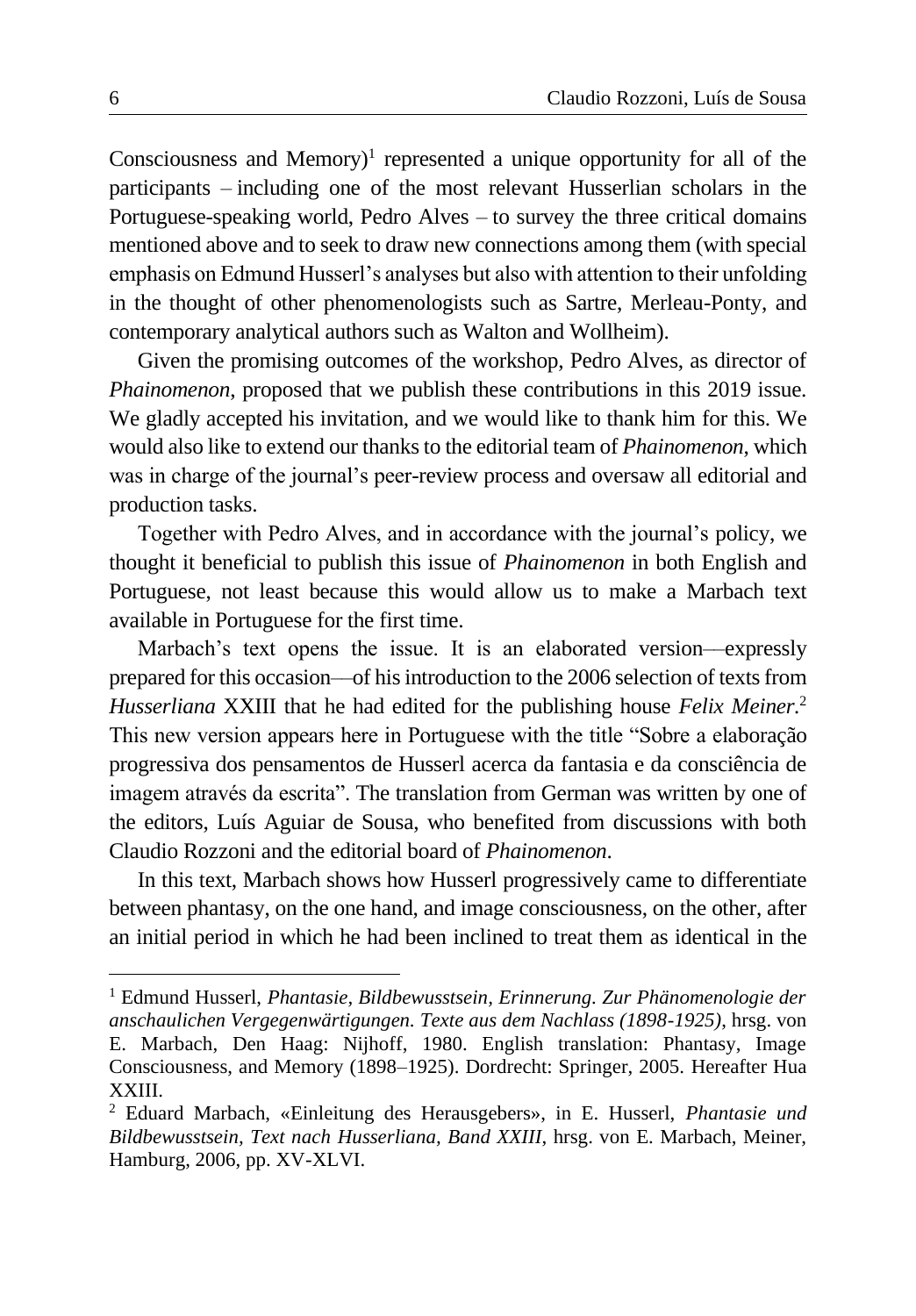sense that "phantasy consciousness" was thought of as consciousness necessarily mediated by an image, as a form of "pictorialization [*Verbildlichung*]".<sup>3</sup> Along these lines, Marbach brings to light how Husserl came to characterize phantasy consciousness as a modification of perception that does not require the intervention of an iconic *medium*. Rather, what phantasy consciousness necessarily implies is the production of a phantasy-Ego that differentiates itself from the real one.

Against this backdrop, Pedro Alves' contribution delves into the structure of the peculiar form of subjectivity implied in fictional experience, discussing in particular the cases of "free phantasy in daydream" and "fictional stories"–– insofar as both entail a "scission of our egoic life" between an "actual" and a "fictional" world. Alves' analysis is not limited to underscoring this egological split but also endeavors to shed light on how these two distinct dimensions can communicate and influence each other. More specifically, he goes so far as to stress the way in which the phantasized and the real Egos can be unified in a "synthesis of sameness" according to which each Ego produced by phantasy can be thought of as a *variation* of the real self––with the caveat that the phantasy worlds we experience through phantasy must not be considered coincident with possible ones: "fictional worlds are not posited as possible". Instead, they are quasi-worlds in which any existential claims (either affirmative or negative) are neutralized and in which our beliefs, expectations, and feelings appear to be modified: *quasi*-beliefs, *quasi*-expectations, and *quasi*-feelings.

Marco Cavallaro focuses precisely on this last point, delving into the *vexata quaestio* concerning the nature of fictional emotions. To put it roughly: how are emotions elicited by phantasy worlds to be understood and to be distinguished from the ordinary emotions aroused by existing things? To elucidate this slippery matter, Cavallaro develops a phenomenological approach to fictional emotions that, taking up the aforementioned phenomenon of the Ego-splitting, aims to clarify the intentional structure that underlies them. In so doing, Cavallaro also tries to lay bare how such a phenomenological approach to *quasi*-emotions can offer a profitable way to overcome some of the most challenging aporias implied by the well-known "paradox of fiction" that threatens fictional emotions with the mark of "irrationality".

<sup>3</sup> See Hua XXIII, § 8.